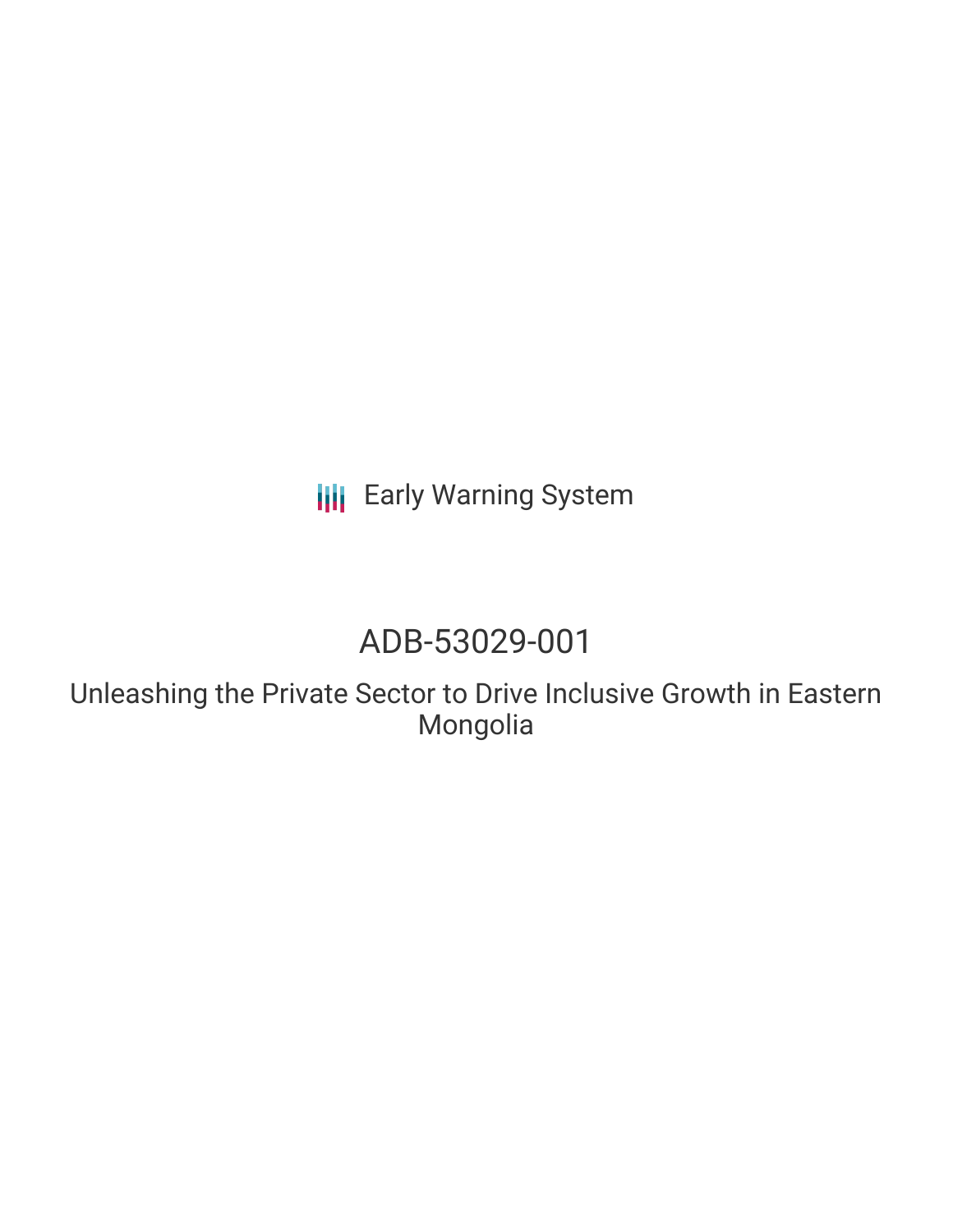

## **Quick Facts**

| <b>Countries</b>               | Mongolia                                           |
|--------------------------------|----------------------------------------------------|
| <b>Specific Location</b>       | Eastern Mongolia - Dornod, Khentii, and Sukhbaatar |
| <b>Financial Institutions</b>  | Asian Development Bank (ADB)                       |
| <b>Status</b>                  | Proposed                                           |
| <b>Bank Risk Rating</b>        |                                                    |
| <b>Borrower</b>                | Government of Mongolia                             |
| <b>Sectors</b>                 | <b>Technical Cooperation</b>                       |
| <b>Investment Type(s)</b>      | Grant                                              |
| <b>Investment Amount (USD)</b> | $$0.60$ million                                    |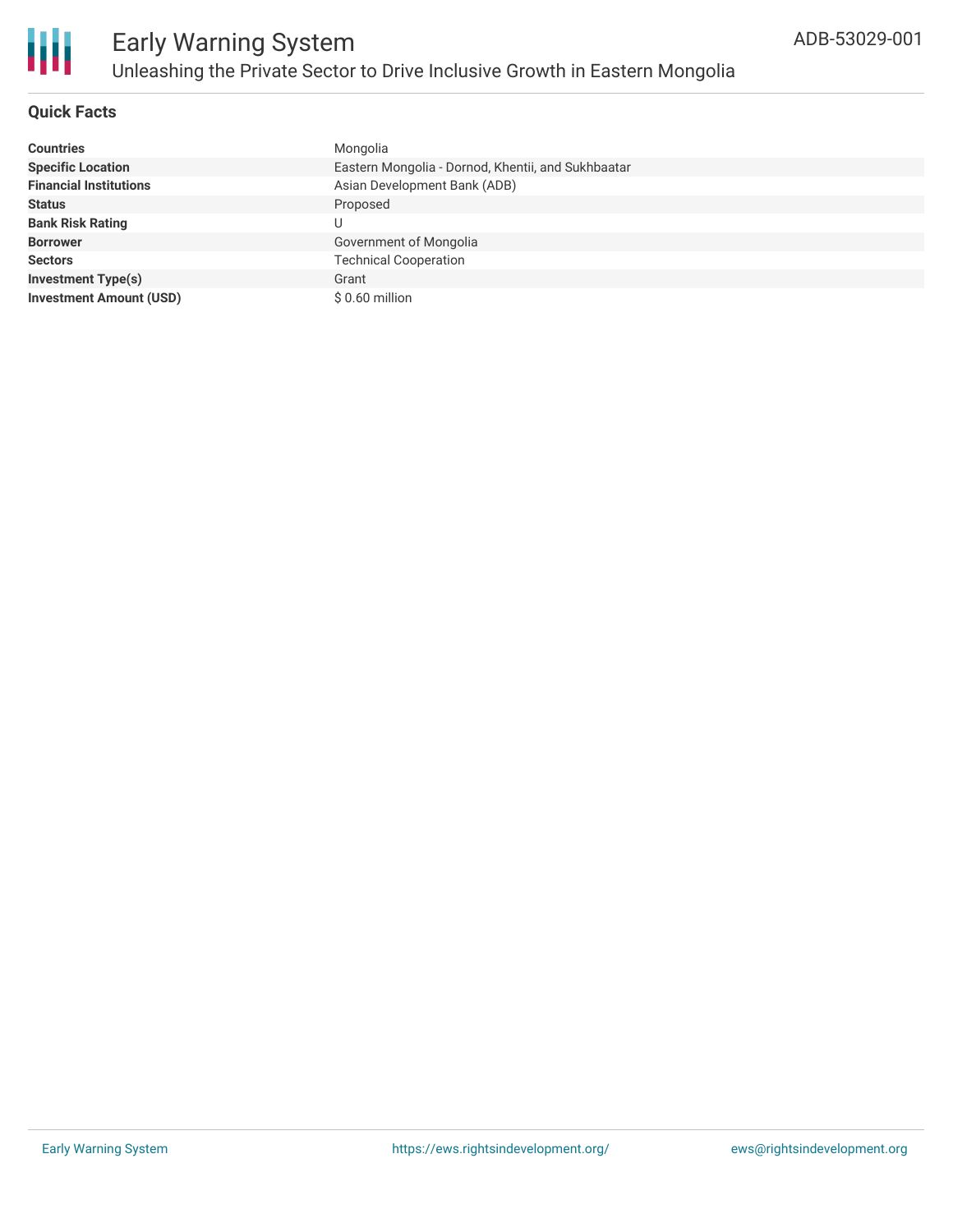

## **Project Description**

According to the Bank's website, this project provides technical assistance to the Government of Mongolia with the preparation of an evidence-based regional private sector development strategy in the eastern region of Mongolia and capacity building of the rural private sector.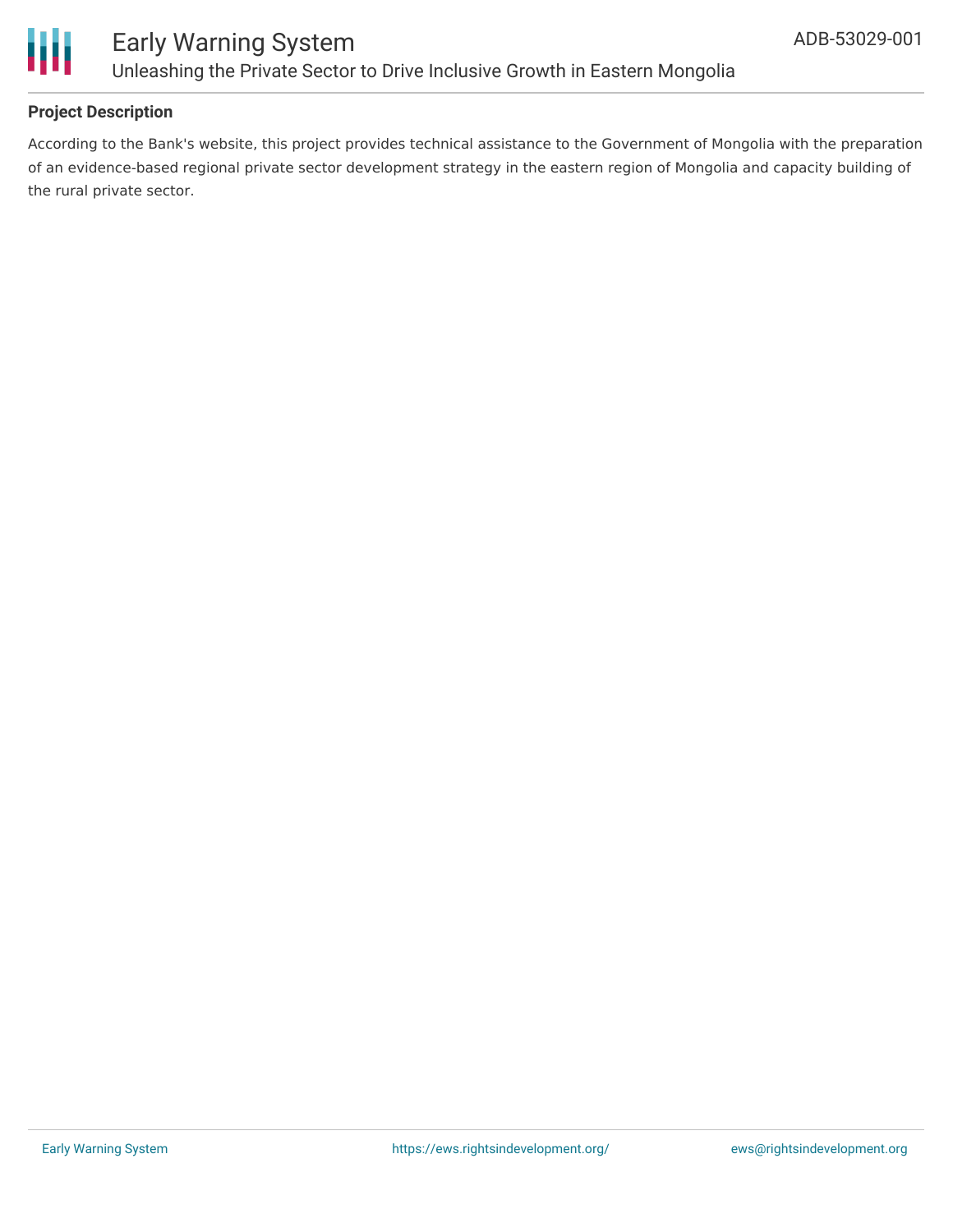

# Early Warning System Unleashing the Private Sector to Drive Inclusive Growth in Eastern Mongolia

#### **Investment Description**

Asian Development Bank (ADB)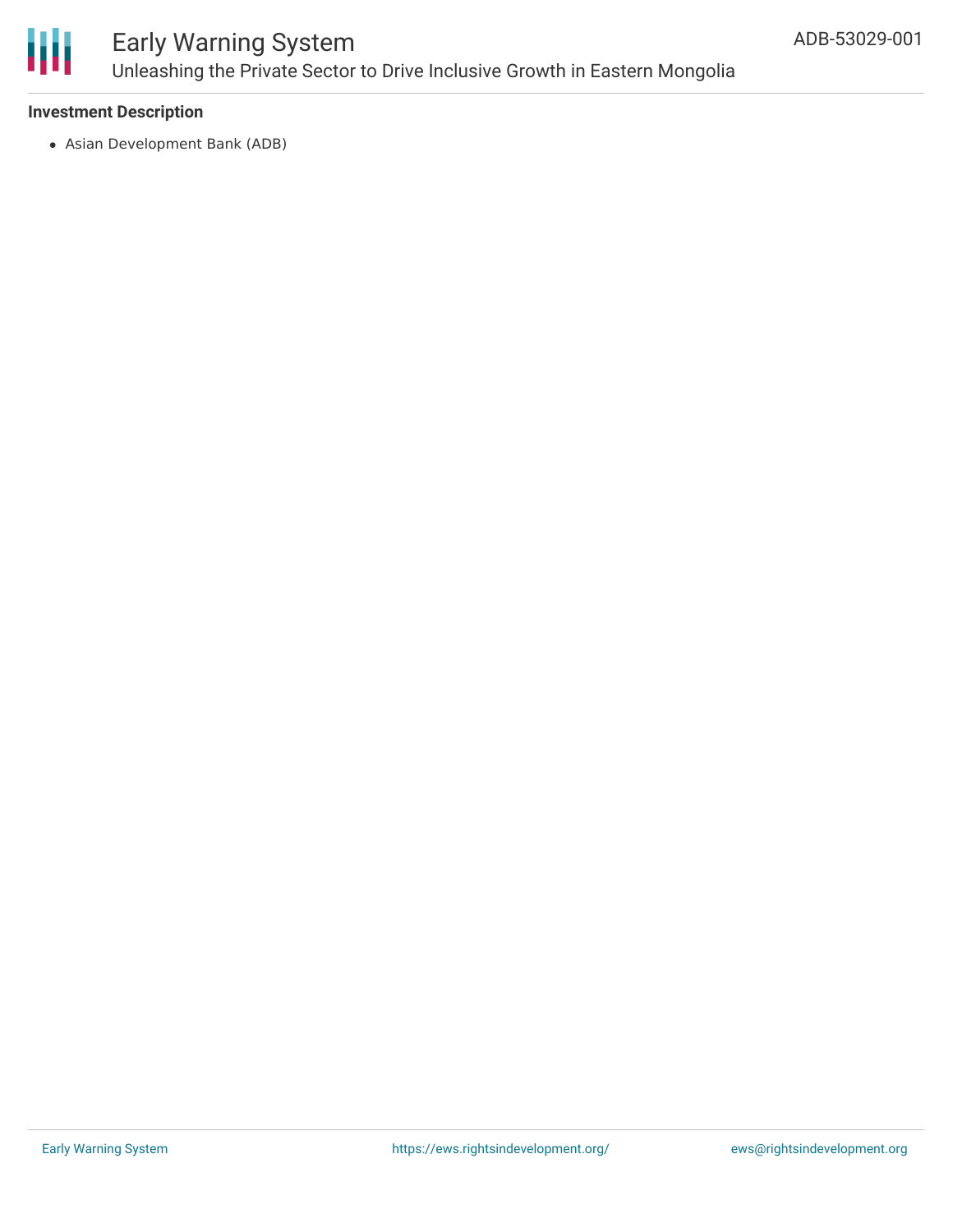

#### **Contact Information**

No contact information available at time of writing.

#### **ACCOUNTABILITY MECHANISM OF ADB**

The Accountability Mechanism is an independent complaint mechanism and fact-finding body for people who believe they are likely to be, or have been, adversely affected by an Asian Development Bank-financed project. If you submit a complaint to the Accountability Mechanism, they may investigate to assess whether the Asian Development Bank is following its own policies and procedures for preventing harm to people or the environment. You can learn more about the Accountability Mechanism and how to file a complaint at: http://www.adb.org/site/accountability-mechanism/main